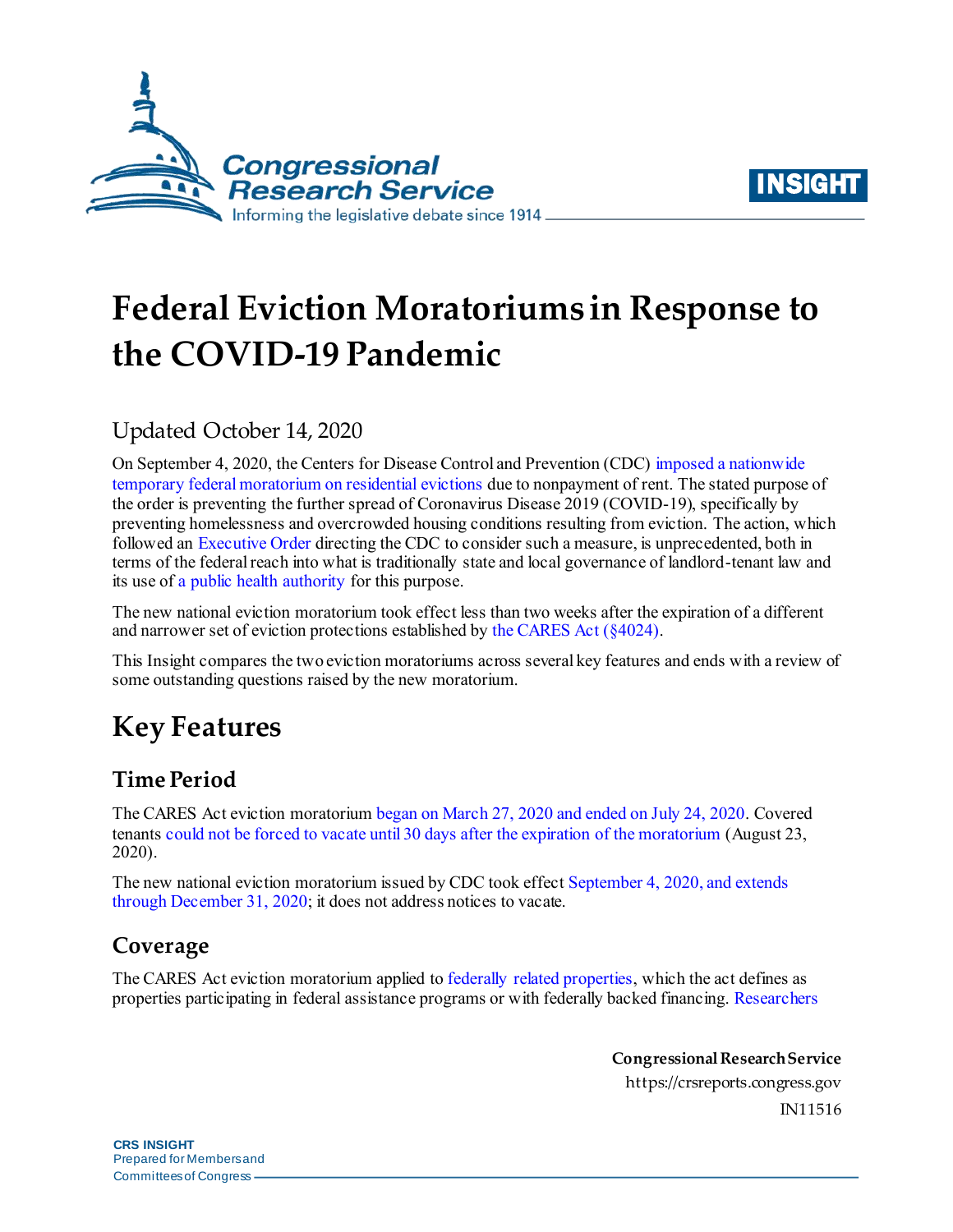[estimate](https://www.frbatlanta.org/community-development/publications/partners-update/2020/covid-19-publications/200616-housing-policy-impact-federal-eviction-protection-coverage-and-the-need-for-better-data) the CARES Act eviction moratorium applied to between 28% and 46% of occupied rental units nationally.

The new national eviction moratorium applies to all renters who attest to meetin[g income and other](https://www.federalregister.gov/d/2020-19654/p-21)  [eligibility criteria set out in the order,](https://www.federalregister.gov/d/2020-19654/p-21) which include having made all efforts to obtain government assistance for rent and being at risk of homelessness or overcrowded housing conditions upon eviction. Renters must assert their right to protection under the order by submitting a signed declaration of eligibility to their landlords [\(Attachment A](https://www.federalregister.gov/d/2020-19654/p-107) of the order).

The new moratoriu[m does not supersede](https://www.federalregister.gov/d/2020-19654/p-12) more protectiv[e state and local government eviction protections](https://docs.google.com/spreadsheets/d/e/2PACX-1vTH8dUIbfnt3X52TrY3dEHQCAm60e5nqo0Rn1rNCf15dPGeXxM9QN9UdxUfEjxwvfTKzbCbZxJMdR7X/pubhtml).

#### **Cause**

The CARES Act eviction moratorium prohibited landlords from initiating eviction proceedings against a covered tenant for th[e nonpayment of rent and related fees.](https://www.congress.gov/bill/116th-congress/house-bill/748/text/enr?q=%7B%22search%22%3A%5B%22cite%3APL116-136%22%5D%7D&r=1#H7988C4AFEE464820A9042F7009873659)

The new national eviction moratorium prohibits evictions for [nonpayment of rent](https://www.federalregister.gov/d/2020-19654/p-47) and related fees.

#### **Fees, Penalties, and Back Rent**

The CARES Act eviction moratoriu[m prohibited landlords from charging fees or penalties for unpaid rent](https://www.congress.gov/bill/116th-congress/house-bill/748/text/enr?q=%7B%22search%22%3A%5B%22cite%3APL116-136%22%5D%7D&r=1#H8DFE03D3A04342A8B47D708B3B49407F) during the period of the moratorium. The law did not forgive unpaid rent amounts.

The new national eviction moratoriu[m does not prohibit landlords from charging fees or penalties](https://www.federalregister.gov/d/2020-19654/p-15) for unpaid rent. Like the CARES Act, it [does not forgive unpaid rent amounts.](https://www.federalregister.gov/d/2020-19654/p-15)

## **Enforcement**

The CARES Act eviction moratorium did not include any penalties for noncompliance or other provisions related to enforcement.

The new national eviction moratorium contains several provisions related to enforcement, including potential [penalties for landlords that violate the order](https://www.federalregister.gov/d/2020-19654/p-98) and potential [penalty of perjury](https://www.federalregister.gov/d/2020-19654/p-108) for tenants who falsely declare their eligibility.

## **Outstanding Questions**

The new national eviction moratorium raises a number of legal and policy questions that remain unresolved.

**The legality of the order.** Within a week of the order taking effect, at leas[t one lawsuit](https://nclalegal.org/rick-brown-v-secretary-alex-azar-et-al-ncla-challenges-unlawful-cdc-order-that-leaves-landlords-powerless-to-evict-delinquent-tenants/) challenging the CDC's action had been filed.

**How the order will be enforced.** Under state and local laws, contested evictions generally must be approved by local courts and any ambiguities in the CDC order are to be resolved by those courts. [Press](https://www.nytimes.com/2020/09/16/business/eviction-moratorium-renters-landlords.html)  [accounts](https://www.nytimes.com/2020/09/16/business/eviction-moratorium-renters-landlords.html) suggest that courts across the country have begun to interpret the CDC eviction order's applicability, protections, and requirements. State court systems i[n Texas](https://www.txcourts.gov/supreme/news/court-adds-federal-provisions-to-eviction-requirements/)[, Maryland](https://www.courts.state.md.us/sites/default/files/import/district/phaseIV_communication_landlordtenant_9.4.20.pdf), an[d Michigan,](https://courts.michigan.gov/News-Events/covid19-resources/Documents/CDC_Eviction_Moratorium_FAQ_9-3-20.pdf) for example, have all issued orders or guidance related to the CDC moratorium applicable in those states.

**Will the order be effective in stopping evictions,** particularly if tenants are unaware of the order or if there is confusion among courts, tenants, and landlords about if or how the order applies[? Investigative](https://homeless.cnsmaryland.org/evictions/)  [journalists](https://homeless.cnsmaryland.org/evictions/) raised questions about the effectiveness of the CARES Act moratorium in preventing evictions, and a survey by the National Housing Law Project found that, despite the CARES Act protections[, 91%](https://www.nhlp.org/wp-content/uploads/Evictions-Survey-Results-2020.pdf)  [of legal aid attorneys](https://www.nhlp.org/wp-content/uploads/Evictions-Survey-Results-2020.pdf) reported illegal evictions in their areas. It is possible that similar issues will arise in